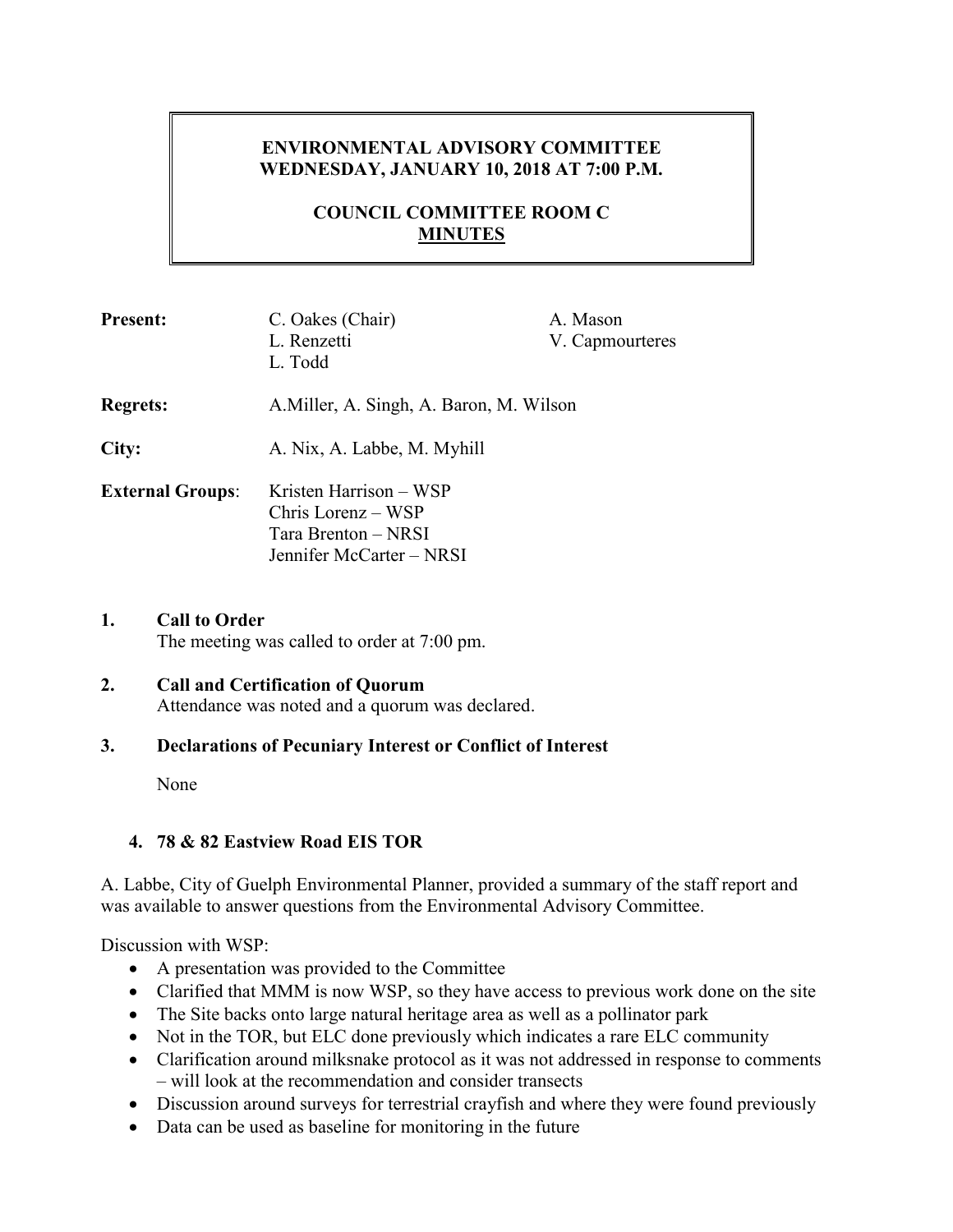The groundwater study was not done from the beginning – suitable information is available but aware that it may be requested

The Environmental Advisory Committee went into committee to discuss a motion.

Moved by L. Todd and seconded by L. Renzetti,

AMENDMENT

Moved by A. Mason, L. Renzetti,

**The Environmental Advisory Committee conditionally supports the EIS Terms of Reference for 78-82 Eastview Road, prepared by WSP, providing a revised EIS TOR is provided which includes:** 

- **Proper legislative and policy references;**
- **Clarification as it relates to the field study program including information relating to spring ephemeral vegetation, amphibian breeding habitat, raptors (wintering and nesting), terrestrial crayfish habitat, snake habitat, habitats for species of conservation of concern (including monarch butterfly, yellow banded bumble bee) and habitats for significant species using methodologies that are supported by the Guelph District MNRF, where applicable;**
- **Clarification that the EIS will also include an evaluation of Habitat for Significant Species, as applicable and that this be carried into the impact assessment;**
- **Clarification that the EIS will also include a tree inventory and related analysis for protection enhancement and restoration of trees forming part of the City's urban forest;**
- **Consideration for the protection of groundwater functions including recharge through site-specific hydrogeological investigations including infiltration testing to inform the application;**
- **Incorporates the development of a stormwater management approach that achieves a pre to post water balance for the site and surrounding natural areas using low impact development techniques as part of the EIS and supporting technical studies;**
- **Incorporates a buffer analysis and seeks opportunities for enhancement and restoration; and**
- **Incorporates a proposed trail network into the development and undertake an impact analysis for the proposed alignment which considers mitigation techniques;**
- **That a member of the OALA complete the trail and park planning requirements of the EIS outlined in points 16 and 17 of the Staff Report dated January 10, 2018.**

 **Motion Carried -Unanimous-**

### **5. Paisley Park TOR**

A. Nix, City of Guelph Environmental Planner, provided a summary of the staff report and was available to answer questions from the Environmental Advisory Committee.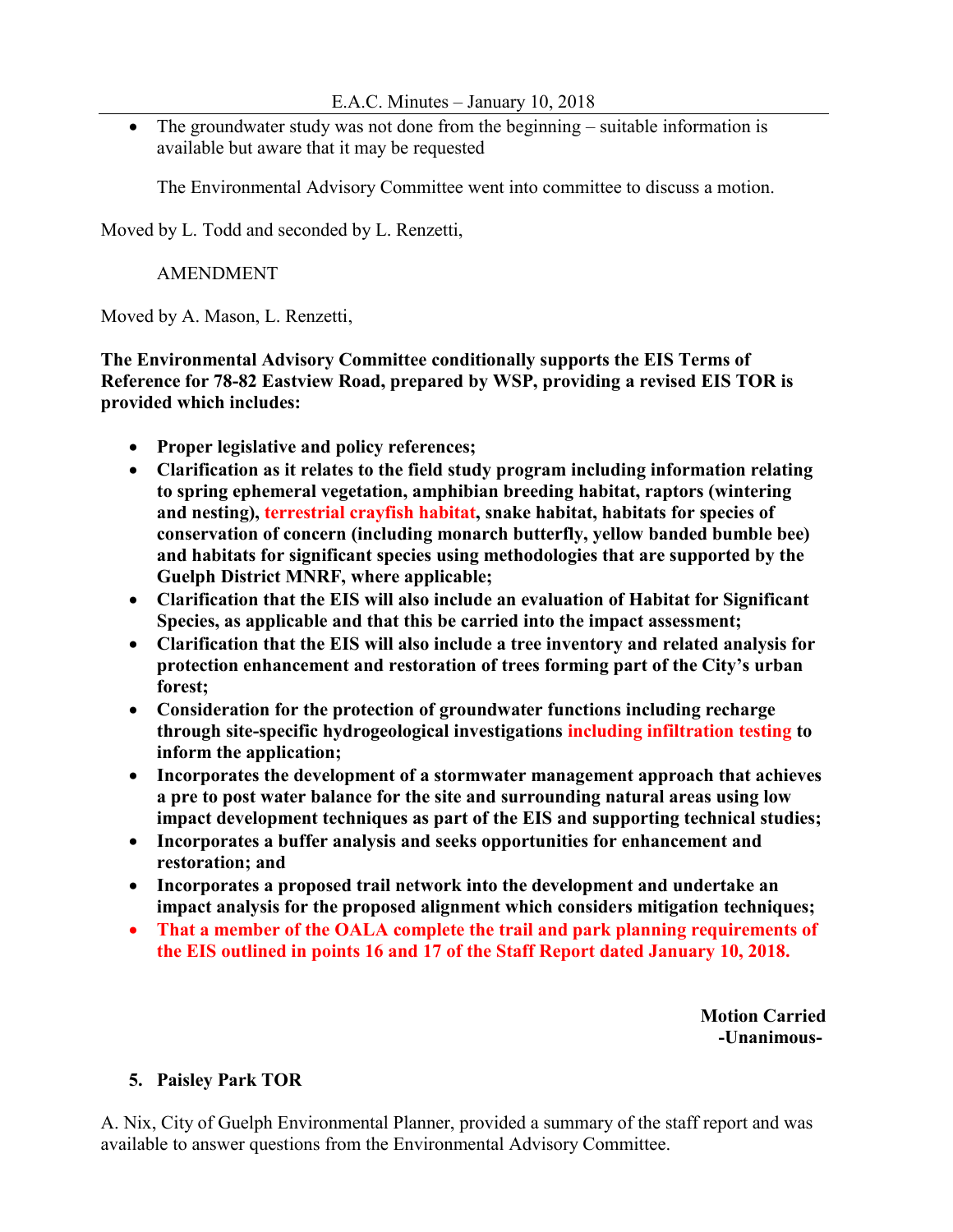General Discussion:

- Discussion around intentions for the park it will be a neighbourhood park which is not being planned by the developer
- Discussion around connectivity between woodlots (0 Paisley and this site)
- Clarification around trail proposal would be a public walkway to connect through the site to the park from an urban design perspective.

Discussion with NRSI:

- No concerns addressing staff comments
- Aware that a hydrogeological study needs to take place, but not confirmed who will be doing this yet
- Active agricultural land likely no hibernacula, but has not studied the wooded area yet
- Amphibian surveys will be considered
- Clarification around significant wildlife habitat
- Concerns about cancellation of significant wildlife habitat analysis prior to doing studies
- Discussion around buffers and as this borders two municipalities

Moved by L. Renzetti, seconded by V. Capmourteres,

**The Environmental Advisory Committee conditionally supports the EIS Terms of Reference for Paisley Park, prepared by NRSI subject to the following:** 

**THAT a revised EIS TOR is provided which includes:** 

- **Clarification that the supporting hydrogeological study design incorporate a combination of monitoring wells and piezometers both along the woodland/wetland feature edge and within the feature to be able to assess existing hydrological functions and conditions;**
- **The EIS and supporting studies will assess and determine whether the wetland feature is internally draining in order to inform the characterization of the feature and its functions as well as the corresponding impact analysis.**
- **Clarification as it relates to the field study program regarding the need for amphibian studies for the wetland;**
- **Identification of Opportunities for protection, enhancement and restoration of trees within the Urban Forest as part of the EIS.**

**Motion Carried -Unanimous-**

- **6. Correspondence & Information** None
- **7. Other Business**
- **2018 meeting dates and membership**
- **NHAP register to attend workshops**